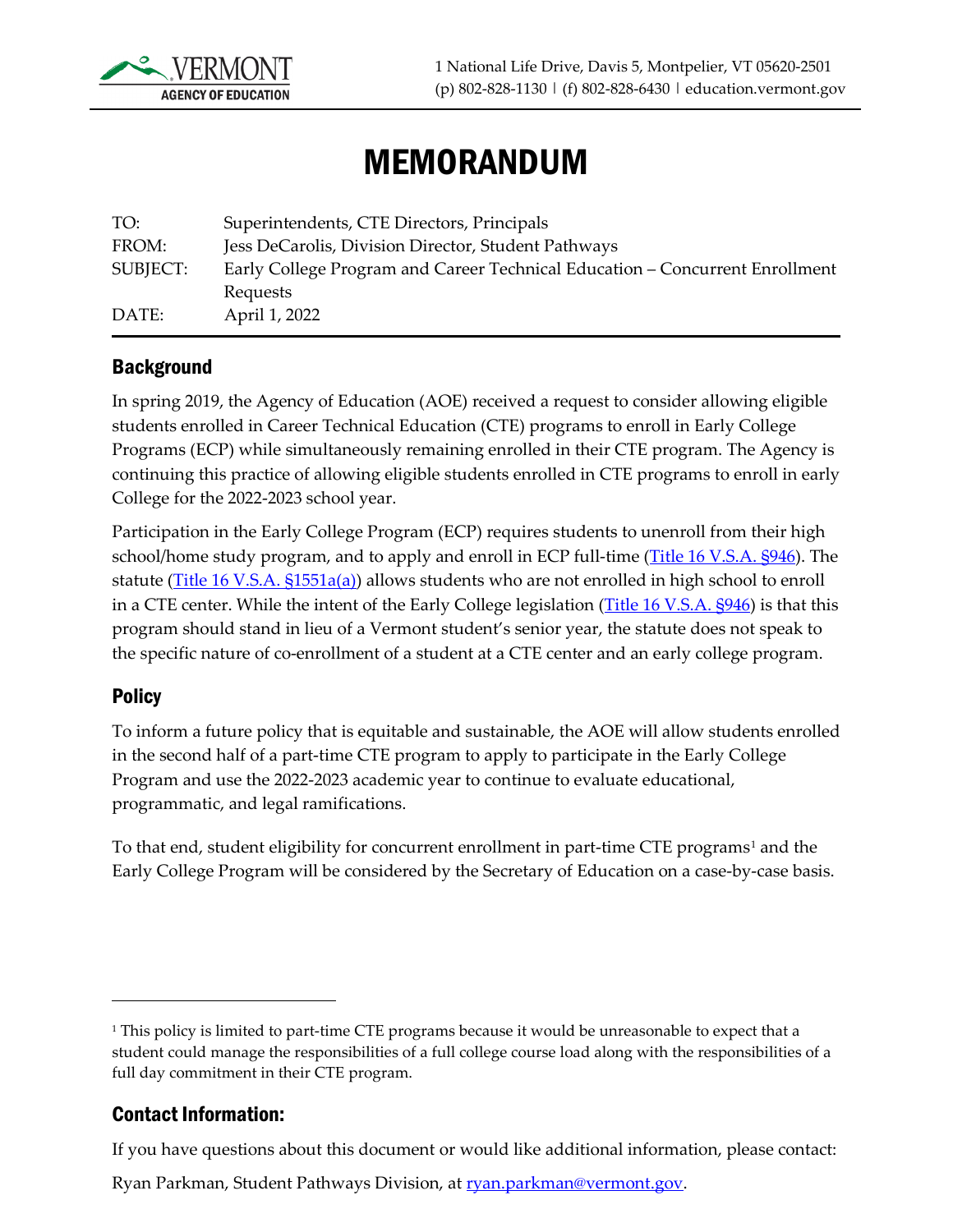### Prior Approval Process

- 1. Review the ECP Requirements, Policy, and Processes located on the AOE [Early College](https://education.vermont.gov/student-learning/flexible-pathways/early-college) webpage.
- 2. Approving high schools must complete and return an [Early College Prior Approval Form](https://education.vermont.gov/documents/aoe-early-college-and-cte-co-enrollment-prior-approval-request-form) to [AOE.EarlyCollege@vermont.gov.](mailto:AOE.EarlyCollege@vermont.gov) All signatures from the partner high school and CTE center must be included before the request will be forwarded to the Secretary for review.

To aid in this process the AOE will be using the following criteria when reviewing the Prior Approval Request Form. The AOE's determination will be based on the information provided for each criterion:

- All ECP requirements were followed;
- Sufficient evidence was provided that the student could not have their graduation requirements met through their CTE program and partner high school without participation in Early College;
- The student demonstrated readiness to be successful in a full year of college plus a parttime CTE program simultaneously.

## Student Eligibility Requirements for CTE and ECP Concurrent Enrollment

CTE students are eligible to access the ECP if they:

- Are a resident of Vermont:
- Do not have a high school diploma;
- Are a 12th grade student (have completed their Junior year);
- Have permission from their high school principal/home study program;
- Have successfully completed the first half of their program (in part-time CTE programs this occurs junior year) and are enrolled in the second half (in part-time CTE programs this occurs senior year);
- Have Early College written into their Personalized Learning Plan (PLP). The courses in the Early College program should complement and be an extension of the student's CTE program, furthering them on a career path. (*Note, for home study, the student must submit both the Enrollment Form (Form A) and Minimum Course of Study (regardless of the exemption status) prior to engaging in Early College).*
- The student should have successfully completed at least one dual enrollment or fast forward course in their junior year.